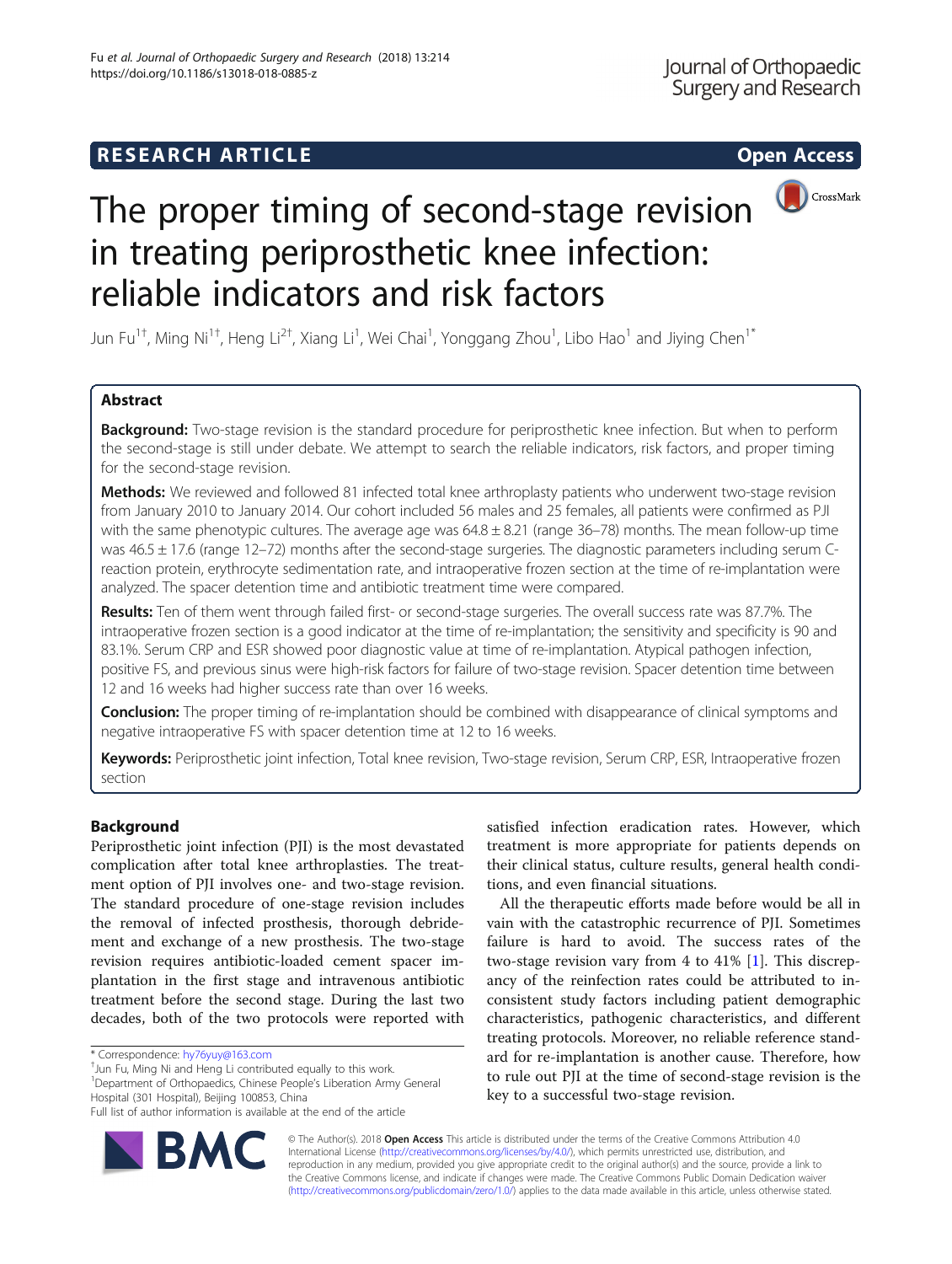So far, there is no authentic method to evaluate the control of PJI at the time of second-stage surgery. And there is also no clinical trial aiming at the best timing of second stage. Usually, surgeons had to make decisions basing on clinical symptoms combined with laboratory parameters. While in some cases, they can only rely on their own experiences. But, it is reported serologic markers such as C-reaction protein (CRP) and erythrocyte sedimentation (ESR) are not reliable markers at the time of second-stage surgery [\[2,](#page-6-0) [3\]](#page-6-0). Although these laboratory indicators do decrease after intravenous antibiotic treatment, it is still difficult to rule out persist PJI. Elie reported both CRP and ESR poorly predicted the persistent infection and the cut-off values were difficult to obtain [[3](#page-6-0)]. Some authors suggested using the Musculoskeletal Infection Society (MSIS) criteria to assess infection at the time of second stage. It has been reported that both MSIS criteria and frozen sections have high specificity for ruling in failure [[2\]](#page-6-0). As intraoperative synovial or tissue cultures are not available immediately, it could not provide convincing support at the time of re-implantation [\[4](#page-6-0)–[6\]](#page-6-0). These limitations make intraoperative frozen section a better reference in judging infection at the time of re-implantation [[7,](#page-6-0) [8](#page-6-0)].

Failed two-stage revisions discourage both patients and doctors. Under such circumstance, we desperately need to find out the reliable indicators and risk factors of these failed cases. We reviewed our recent two-stage total knee revision patients with positive culture results, and try to answer the following questions: (1) are intraoperative frozen sections, serum CRP, and ESR reliable references for the second-stage revision? (2) What are the risk factors for the failure of two-stage revision? (3) What is the proper timing for the second-stage revision?

## Methods

Eighty-one periprosthetic knee infection patients from January 2010 to January 2014 with positive culture results were followed in this retrospective study. All patients received two-stage revision with articulated antibiotic-loaded cement spacer implantation. We have excluded patients with negative culture results, as they were hard to diagnose as PJI even with the MSIS criteria. Our cohort included 56 male and 25 female, the average age was  $64.8 \pm 8.21$  (range  $36-78$ ) years. The mean follow-up time was  $46.5 \pm 17.6$  (range  $12-72$ ) months after the second-stage surgeries. This study was approved by the institutional review board of our hospital, and all participants were informed and content.

All these patients showed suspicious symptoms of infection including periprosthetic fever, swelling or pain when they came to our clinic. Their medical histories were collected and laboratory tests including serum CRP and ESR were ran to help diagnose PJI. The threshold of CRP and ESR was 10 mg/L and 30 mm/h according to MSIS criteria, respectively. Synovial fluid aspirations and cultures were performed. The MSIS criteria were adopted to diagnose PJI. All these 81 patients were confirmed as PJI with the same phenotypic cultures. During the first stage, the former prosthesis was removed and a radical debridement was performed. At least three periprosthetic tissues were sent as culture samples. Another three periprosthetic tissues were collected as frozen section samples. Then, we mixed sensitive antibiotic into bone cement and made handcrafted spacers. The spacers were articulated in order to maintain soft tissue balancing. After the spacer was implanted, sensitive intravenous antibiotic treatment initiated. This treatment period lasted for at least 6 weeks. If the culture results suggested pathogens, such as fungal or mycobacterium tuberculosis, were hard to eradicate, the antibiotic treatment would extend. Patients were followed by phones after the spacer implantations until they finished the intravenous antibiotic treatment. The infection was considered as being eradicated with no clinical signs and symptoms, then they came back to our hospital for re-evaluation.

Before the second stage, serum CRP and ESR were tested again to reassess the control of infection and inflammation in the tissues. During the second-stage surgeries, at least three periprosthetic frozen sections and three tissue culture samples were collected after the removal of cement spacers. We employed the Feldman criterion for frozen section, which was interpreted as more than five neutrophils per high-power field  $(x 400)$  in at least five separate microscopic fields [[9\]](#page-6-0). The following step depended on the overall consideration by surgeons, either implantation of a new prosthesis or another cement spacer.

These following situations were regarded as failure: (1) repeated spacer implantation; (2) recurrent infection with the same pathogen after new prosthesis implantations.

## Statistical analysis

All data were entered into database and analyzed by SPSS software (Version 19.0. NY, USA). Quantitative data including age, height, weight, and BMI were described with mean and standard deviation (SD). The follow-up time, spacer detention time, and survival time were reported as median and range. Categorical data were described with percentages. We used Students' t test to compare the difference of age, height, weight, BMI, and spacer detention time. Chi-square test was used to identify the difference of qualitative parameters. We also calculated the sensitivity and specificity of CRP, ESR, and Frozen section at time of second-stage revision. Receiver operating characteristic (ROC) curves were drawn to elevate the diagnostic accuracy of CRP, ESR, and frozen section at the second-stage revision.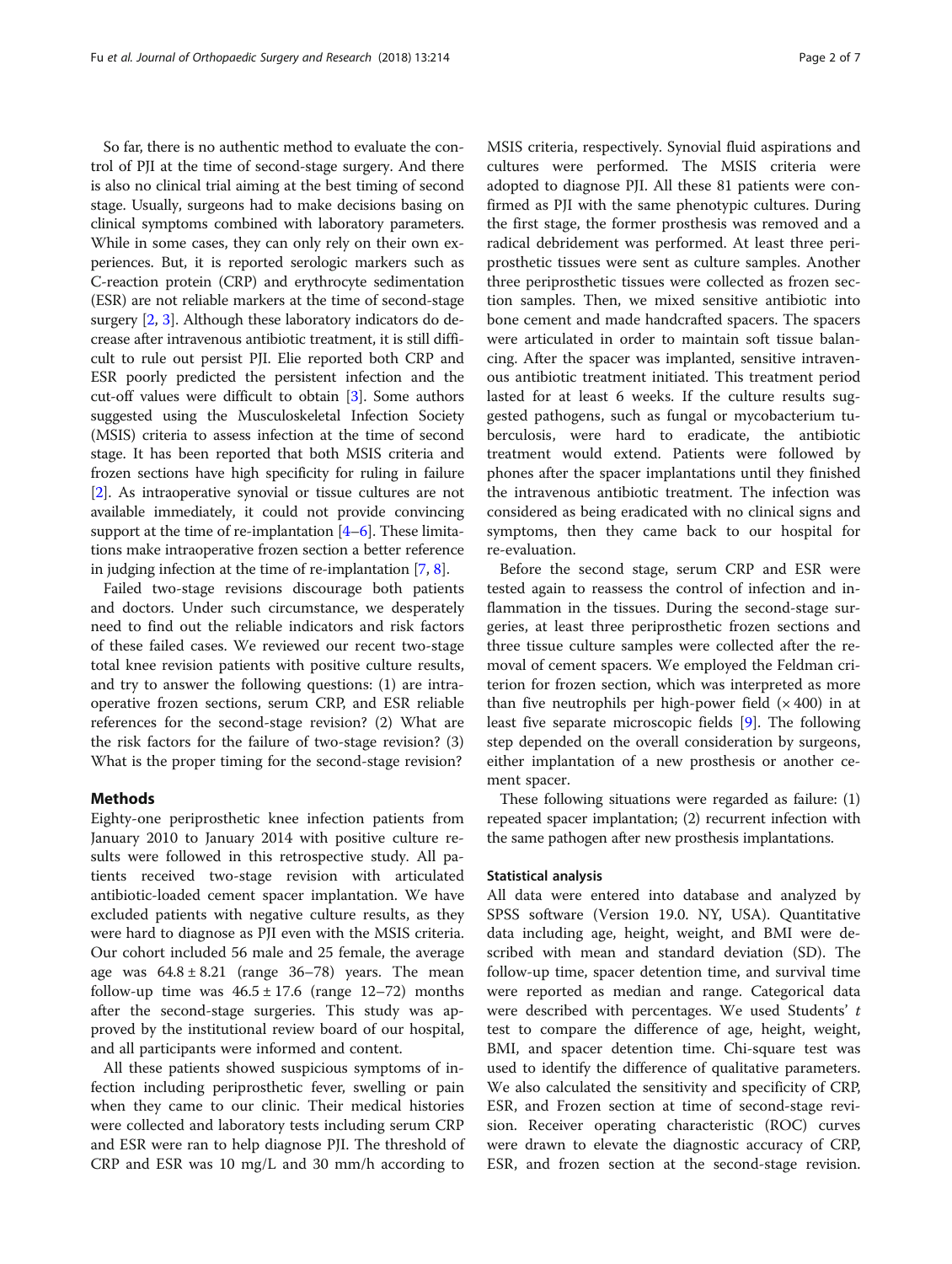The area under the ROC curves (AUC) was also calculated. Cox proportional hazards model were adopted to explore the risk factors for failed two-stage surgeries. The P values less than 0.05 were considered as statistically significant.

# Result

## Diagnose of PJI and detected microorganisms

The major clinical symptom of the cohort was persistent pain with impaired joint function. According to the pain grading of World Health Organization (WHO), 67 (82.72%) patients were at grade II, while the rest 14 patients (17.28%) were at grade III. Sinus tract was observed in 17 patients (21%). Pre-operative joint aspiration culture identified pathogens in 52 patients before the first stage surgeries. And the other microorganisms were detected through the intra-operative tissue cultures. The most common pathogens were Staphylococcus, and 31.5% of them were methicillin-resistant. The atypical pathogens of PJI were detected in 27 patients. There were also nine patients infected with fungus including five Candida parapsilosis, three Candida albicans, and one aspergillus. Other microorganisms included Streptococcus and Escherichia coli (Table 1).

Table 1 Microorganisms detected in 81 periprosthetic knee infection patients

|                           | Organism detected                    | Ν              | Percentage |
|---------------------------|--------------------------------------|----------------|------------|
| Non methicillin-resistant | Staphylococcus aureus                | 12             | 14.8%      |
|                           | Staphylococcus<br>epidermidis        | 10             | 12.3%      |
|                           | Coagulase-negative<br>Staphylococcus | 12             | 14.8%      |
|                           | Staphylococcus warneri               | 3              | 3.7%       |
| Methicillin-resistant     | <b>MRSF</b>                          | 9              | 11.1%      |
| Staphylococcus            | <b>MRSA</b>                          | 8              | 9.88%      |
| Fungus                    | Candida albicans                     | 3              | 3.7%       |
|                           | Candida parapsilosis                 |                | 6.17%      |
|                           | Aspergillus                          | 1              | 1.23%      |
| Other pathogen            | Streptococcus                        | 4              | 4.94%      |
|                           | Escherichia coli                     |                | 6.17%      |
|                           | Pseudomonas<br>aeruginosa            | 1              | 1.23%      |
|                           | Enterococcus faecalis                | $\mathfrak{D}$ | 2.47%      |
|                           | Mycobacterium<br>tuberculosis        | $\overline{2}$ | 2.47%      |
|                           | <b>NTM</b>                           | 2              | 2.47%      |
|                           | Klebsiella pneumoniae                | 1              | 1.23%      |
|                           | Acinetobacter<br>baumannii           | 1              | 1.23%      |

MRSA methicillin-resistant Staphylococcus aureus, MRSE methicillin-resistant Staphylococcus epidermidis,

NTM non-tuberculosis mycobacterium

# Demographic information

There were 71 patients (22 males and 49 females) received primary total knee arthroplasties for end-stage osteoarthritis, 5 (2 males and 3 females) for traumatic arthritis, and 5 (4 males and 1 female) for rheumatoid arthritis. The average age at primary TKA was  $64.8 \pm 8.21$  years. The average height, weight, and BMI were  $1.62 \pm 0.07$  m, 69.5  $\pm$  11.6 kg, and 26.31  $\pm$  3.6 kg/m<sup>2</sup>, respectively. All these patients were followed after each stage surgery. The mean follow-up time after the second-stage revision was  $46.5 \pm$ 17.6 months (range 12–72 months). The mean spacer detention time was  $24.02 \pm 16.6$  weeks (range 12–96 week). The mean antibiotic treatment time was  $7.59 \pm 2.54$  weeks (range 4–12 weeks).

# Unexpected repeated first-stage and failed second-stage revision

The general information of patients with successful and failed two-stage revisions was compared with Students' t test or chi-square test. No significant difference was found regarding age, height, weight, BMI, and pain severity. And there was also no difference of follow-up time (Table [2](#page-3-0)).

Seventy-one patients were successfully cured with two-stage protocol. The success rate of two-stage revision was 87.7%. During our investigation, we observed five patients with failed first-stage surgeries and five with failed second stages. Five patients with failed first-stage revisions underwent repeated cement spacer implantation. And two of them were infected with non-tuberculosis mycobacterium, and they all received three spacer implantations before the final prostheses were implanted. The other five patients had reinfection with same pathogen after replacements of new prostheses. There were three patients that had sinus tract recurrence after second-stage revisions, two of them were infected with methicillin-resistant Staphylococcus, the other one was infected with Candida albicans (Table [3](#page-3-0)).

# Spacer detention time

In our study, we discovered 16 week of spacer detention time is a valuable point for re-implantation. Forty patients received new prosthesis implantation with the spacer detention time between 12 and 16 weeks, and only three of them failed. The other 41 patients had new prostheses implanted with more than 16 weeks, and 7 of them endured failed two-stage revision. The difference was statistically significant (7.5 vs 17.1%,  $p = 0.001$ ).

# Reliable indicators at re-implantation

We evaluated the diagnostic value of serum CRP, ESR, and intraoperative frozen section at the time of re-implantation. The AUCs proved both intraoperative frozen section was the most useful diagnostic indicator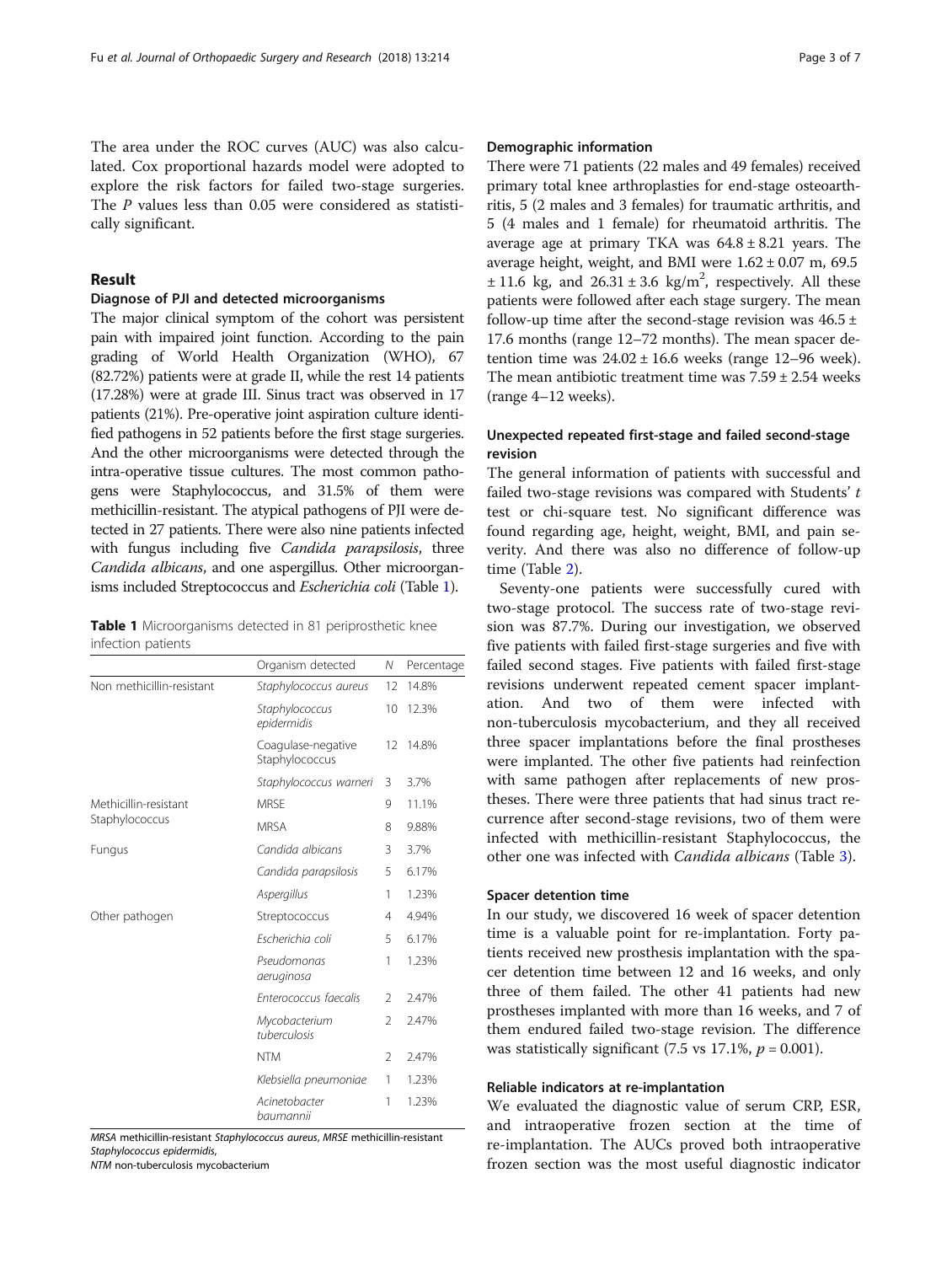<span id="page-3-0"></span>Table 2 Comparison between successful and failed two-stage patients

|                                   | Successful<br>two-stage | Failed<br>two-stage | p value |
|-----------------------------------|-------------------------|---------------------|---------|
| Number                            | 71                      | 10                  | N       |
| Age (years)                       | $65.14 + 8.45$          | $62.4 + 6.08$       | 0.326   |
| Height(m)                         | $1.62 \pm 0.06$         | $1.65 \pm 0.09$     | 0.147   |
| Weight(kg)                        | $69.18 + 11.18$         | $72.10 + 14.76$     | 0.461   |
| BMl(kq/m <sup>2</sup> )           | $26.30 \pm 3.51$        | $26.42 \pm 4.82$    | 0.919   |
| Pain severity                     |                         |                     | 0.171   |
| ı                                 | 42                      | 3                   |         |
| $\mathsf{I}$                      | 20                      | 4                   |         |
| Ш                                 | $\mathsf{Q}$            | 3                   |         |
| Follow-up time (months)           | $54.92 \pm 27.03$       | $43.0 + 25.30$      | 0.191   |
| Spacer detention time (weeks)     | $23.97 \pm 17.28$       | $74.4 + 11.54$      | 0.94    |
| Antibiotic treatment time (weeks) | $7.23 \pm 2.14$         | $10.20 \pm 5.69$    | 0.135   |

(FS: AUC = 0.84,  $p < 0.05$ , Fig. [1\)](#page-4-0). While serum ESR was not available as diagnostic parameters at the time of re-implantation (AUC = 0.69,  $p = 0.055$ ).

At the time of re-implantation, intraoperative frozen section showed outstanding diagnostic capacity of both ruling out and ruling in infection with the sensitivity was 90% (95% confidence interval, 54.1–99.5%) and specificity was 83.1% (95% confidence interval, 71.9–90.6%). The overall accuracy of FS was 84%. Both serum CRP and ESR

Table 3 Information of failed second-stage revisions

were useful in ruling in infection where the specificity was 88.7% (95% confidence interval, 78.5–94.7%) and 84.5%(95% confidence interval 73.5–91.6%); while they had poor utility in ruling out infection with sensitivity that was only 40% (95% confidence interval, 13.7–72.6%) and 50% (95% confidence interval, 20.1–80.0%) (Table [4](#page-5-0)). The Youden Index of frozen section was 0.73. This result indicated serum ESR and CRP were not good diagnostic indicators at the time of re-implantation with the Youden Index were 0.29 and 0.35, respectively.

# Risk factors for failed two-stage TKA revision

Our Cox proportional hazards model revealed that positive frozen section, atypical pathogen infection, and previous sinus tract were the risk factors for failed two-stage revisions (Table [5\)](#page-5-0). If the patient had a sinus tract communicating to the joint, the failure rate for two-stage revision would increase 7.94 times (hazard rates[HR],7.94[1.701–37.093],  $p = 0.008$ ). At the time of re-implantation, if the frozen section shows more than five neutrophils per high-power field  $(x 400$  magnification), the failure rate would increase 4.2 times (hazard rates [HR],  $4.215$  [1.047-16.959],  $p = 0.043$ ]. Patients infected atypical pathogen, the failure rate would increase 8.8 times (hazard rates [HR], 8.833[1.165–66.949],  $p = 0.035$ ). However, antibiotic treatment less than 6 weeks, positive serum CRP and ESR were not risk factors for failure.

| Number         | Gender Age    |    | BMI  | Diagnosis | Pathogen              | Spacer retention<br>period (weeks) | Failed details                                          | Ending                                                                           |
|----------------|---------------|----|------|-----------|-----------------------|------------------------------------|---------------------------------------------------------|----------------------------------------------------------------------------------|
| $\overline{4}$ | Male          | 67 | 22.4 | OA        | <b>MRSF</b>           | 24                                 | Sinus recurrence 9 months<br>after spacer implanted     | Three spacer implantations, one<br>I&D, infection controlled.                    |
| 16             | Male          | 75 | 17.8 | <b>OA</b> | <b>MRSA</b>           | 12                                 | Sinus recurrence 6 months<br>after prosthesis implanted | Two I&D and insert exchange,<br>fusion                                           |
| 18             | <b>Female</b> | 65 | 27.7 | <b>OA</b> | Enterococcus faecalis | 12                                 | Reinfection 39 months after<br>new prosthesis implanted | Another one-stage revision,<br>infection controlled                              |
| 23             | Female        | 56 | 26.6 | OA        | Group G Streptococcus | -24                                | Infection persist 2 months<br>after spacer implanted    | Two spacer implantation,<br>Two I&D and insert exchange,<br>infection controlled |
| 29             | Female        | 63 | 23.9 | RA        | Candida albicans      | 48                                 | Infection persist 16 months<br>after spacer implanted   | Two spacer implantation,<br>infection controlled                                 |
| 30             | Female        | 59 | 28.9 | OA        | <b>MRSE</b>           | 20                                 | Reinfection 24 months<br>after prosthesis implanted     | Another one-stage revision,<br>infection controlled                              |
| 32             | Male          | 64 | 22.5 | <b>OA</b> | <b>NTM</b>            | 24                                 | Infection persist 9 months<br>after spacer implanted    | Three spacer implantations,<br>infection controlled.                             |
| 35             | <b>Female</b> | 58 | 31.3 | <b>OA</b> | Candida albicans      | 40                                 | Sinus recurrence 6 months<br>after prosthesis implanted | One I&D and insert exchange,<br>infection controlled                             |
| 37             | Male          | 63 | 34.3 | <b>OA</b> | <b>NTM</b>            | 24                                 | Infection persist 10 months<br>after spacer implanted   | Three time spacer implantations,<br>infection controlled                         |
| 57             | Male          | 54 | 28.7 | <b>OA</b> | Candida parapsilosis  | 16                                 | Reinfection 4 months<br>after prosthesis implanted      | One I&D and insert exchange,<br>infection controlled                             |

MRSA methicillin-resistant Staphylococcus aureus, MRSE methicillin-resistant Staphylococcus epidermidis, NTM non-tuberculosis mycobacterium, I&D irrigation and debridement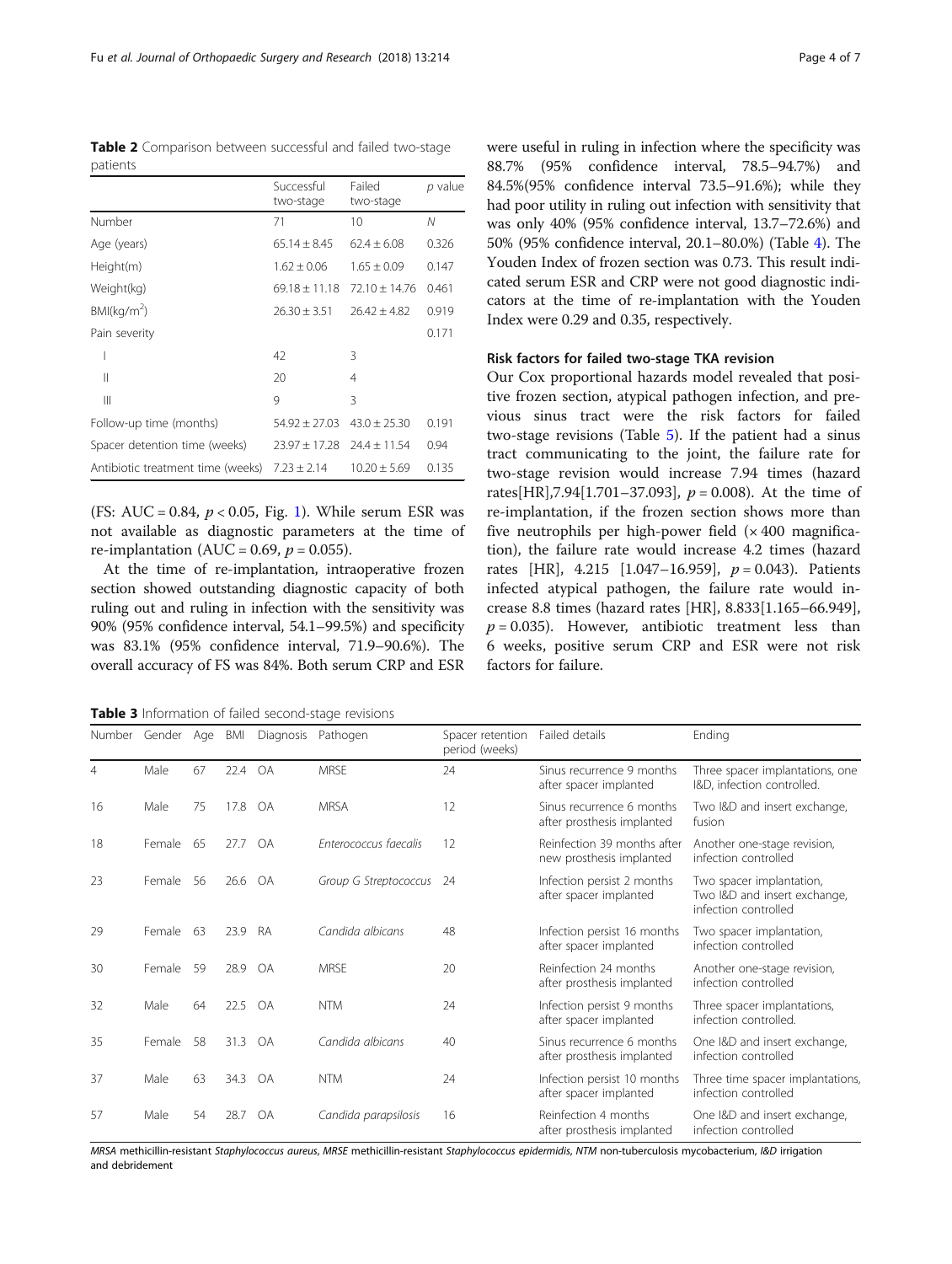<span id="page-4-0"></span>

## **Discussion**

For a long period before the MSIS criteria, the diagnosis of PJI was quite challenging. Over the past several years, lots of researchers have proved the clinical value of MSIS criteria in diagnosing primary PJI [\[10](#page-6-0)]. Despite of many efforts on diagnosing of primary PJI, researchers seldom focused on the re-evaluation methods for the proper timing of re-implantation. As so far, there existed no consensus on this issue. However, the timing of re-implantation deserves more attention.

In our study, we have excluded suspicious PJI patients without pathogenic results, as these patients were hard to confirm as infection even with MSIS criteria  $[6, 11]$  $[6, 11]$  $[6, 11]$  $[6, 11]$ . All selected 81 patients had positive culture results, PJI diagnoses were undisputed. The major microorganism detected was Staphylococcus, and 20% of them were methicillin-resistant Staphylococcus. Our cohort also involved some rare pathogens, such as NTM and Candida albicans. At mean 46.5 months follow-up, the overall successful rate of two-stage revision in this study was 87.7%, which was consistent with previous published researches in this field  $[1, 12]$  $[1, 12]$  $[1, 12]$ . We observed 10 patients failed in the two-stage revision, among which there included three Candida and two NTM-infected patients. Our COX model indicated that atypical-infected TKA patients were 8.8 times more likely to fail a two-stage revision. All the 10 patients received multiple unexpected surgeries, which reminded us the high risk of failure when the pathogen was rare and needed longtime and combined antibiotic treatment.

To our acknowledgment, most surgeons judge the timing of re-implantation by clinical symptoms and certain laboratorial indicators. Our surgeons also followed this principle. But surgeons had to re-implant prostheses with risks under some circumstances, for example, patients were unable to afford or bear another spacer exchange. In our study, six patients underwent reimplantation with persistently elevated serum CRP and ESR, and eventually half of them failed.

The length of antibiotic treatment is very important for treating PJI. Bernard conducted a prospective nonrandomized study, and he found that 6 weeks of antibiotic treatment was sufficient for PJI [\[13\]](#page-6-0). Current studies suggested antibiotic treatment duration time should be held between 6 and 12 weeks [\[14](#page-6-0)]. In this study, the mean antibiotic treatment time between two stages was  $7.11 \pm$ 2.07 weeks, and no difference was found between successful and failed patients. We found antibiotic treatment less than 6 weeks was not a relative risk factor for failed two-stage revision in our study ( $p = 0.542$ ). We believe 6 weeks of antibiotic treatment was enough for treating infected TKA patients.

According to Ines, the optimal timing for re-implantation was 4 to 11 weeks after the first stage. In our study, the mean spacer detention time was 24 weeks for successful two-stage revision and 21 weeks for the 10 failed [\[15](#page-6-0)]. However, we discovered patients with spacer detention time between 12 and 16 weeks had lower failure rate. The least detention time in our study was 12 weeks, which made it impossible to analyze the actual effect of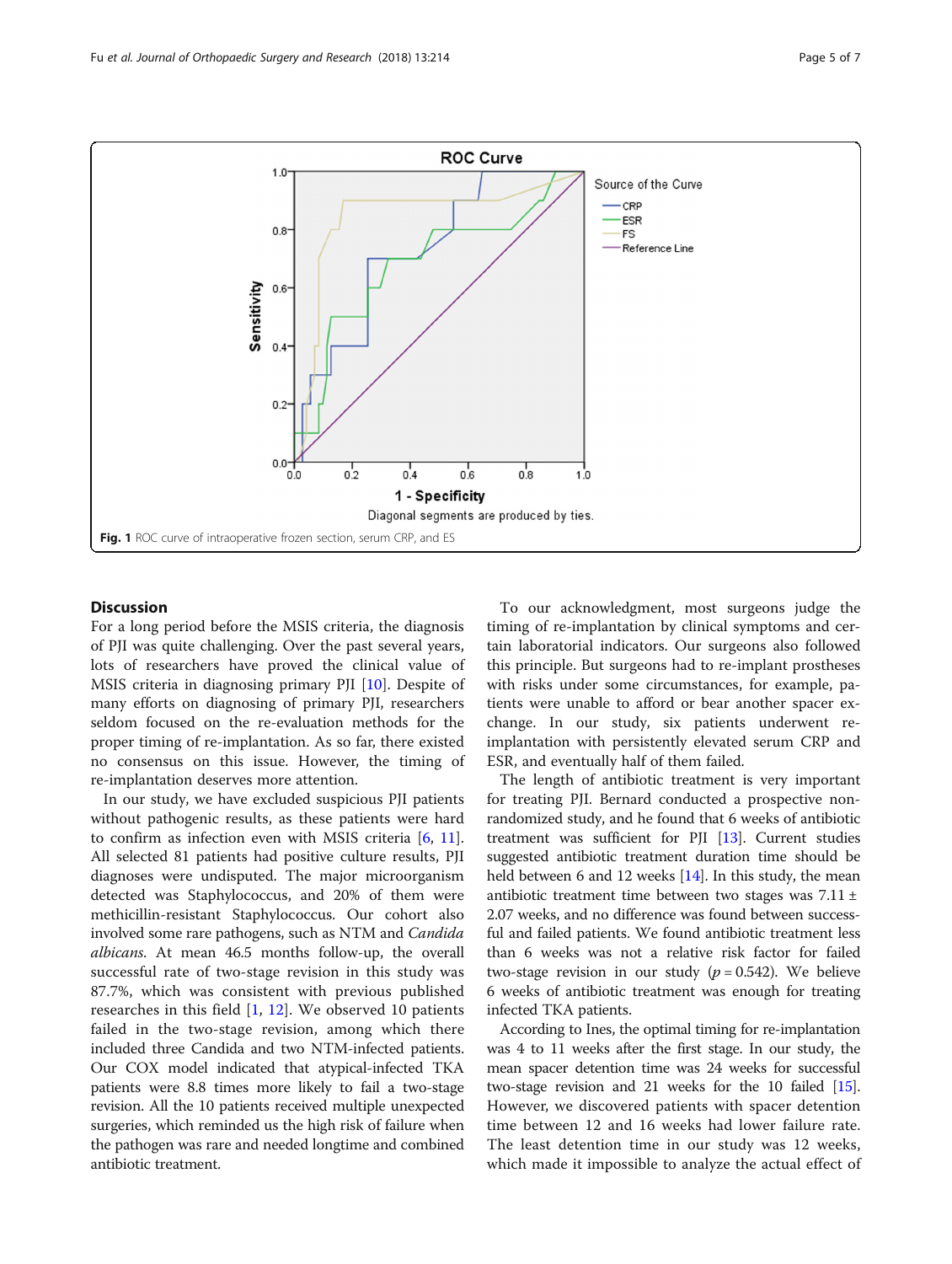| <b>CRP</b> | 40% (13.7–72.6%) | 88.7% (78.5–94.7%) | 33.3% (11.3–64.6%) | 91.3% (81.3–96.4%) | 82.70% | 0.732 | 0.29 |
|------------|------------------|--------------------|--------------------|--------------------|--------|-------|------|
| ESR        | 50% (20.1-80.0%) | 84.5% (73.5–91.6%) | 31.3% (12.1–58.5%) | 92.3% (82.2–97.1%) | 80.20% | 0.688 | 0.35 |
| Fς         | 90% (54.1-99.5%) | 83.1% (71.9–90.6%) | 42.3% (22.6–65.6%) | 98.3% (89.9–99.9%) | 84.00% | 0.843 | 0.73 |

<span id="page-5-0"></span>Table 4 Diagnostic evaluation of CRP, ESR and Frozen section at re-implantations

PPV positive predictive value, NPV negative predictive value, AUC area under the curve

any shorter detention time. Ines's study included culture negative patients, and the mean follow-up time was 20.5 months. We believe this discrepancy may need further investigation and follow-up.

Improvement of symptoms alone was not enough to determine the infectious status. Most surgeons made decisions on the decrement of inflammatory indicators. As joint aspiration samples may be difficult to obtain for some patients, especially for patients with sinus. Such situation made synovial white cell count and leukocyte strip difficult to complete for certain patient. Thus, serum CRP, ESR, and intraoperative frozen sections turned out to be more convenient indicators for the verdict of infection. At the time of re-implantation, our study showed that serum CRP and ESR had low sensitivity in ruling out infection. These two indicators showed poor diagnostic value in predicting failure of two-stage revision. It is speculated that persistent infection may produce limited efforts in laboratory parameters, and the cut-off values should be reevaluated.

In this study, the sensitivity and specificity of intraoperative FS is 90% and 83.1%, and COX model revealed that positive frozen section is a high risk factors (HR 4.22,  $p = 0.043$ ), which makes us believe FS is an excellent parameter at the time of re-implantation. According to former meta-analysis, intraoperative FS was reported as a good indicator for predicting failure in culture-positive PJI patients [\[16](#page-6-0)]. Again, our result confirmed this conclusion through exclusion of culture negative patients. The sinus tract was found as a high risk factor for failure (HR 7.94,  $p = 0.008$ ). The sinus is usually generated by high virulence microorganisms, such as Staphylococcus aureus and Streptococcus. It means we should be more careful when treating PJI patients with sinus. The most common microorganism detected in PJI patients was Staphylococcus which usually account for nearly 40– 50% [\[14](#page-6-0), [17](#page-6-0)]. Our study also presented the similar culture results with Staphylococcus infection rate 66.7%. But we also detected 33.3% patients had atypical pathogen infection. Statistical analysis showed atypical pathogen PJI was a high risk factor for failed two-stage revision. Atypical pathogens of PJI patients are sometimes very difficult to incubate. Candida could grow on most medium, while NTM and fungal are high selective of growth environment, which requires special medium and prolonged culture time. Current literatures supported two-stage revision as the surgical management for these part patients [\[17](#page-6-0)–[20](#page-6-0)].

Our study had some limitations. Firstly, this retrospective study only evaluated diagnostic efficiency of serum CRP, ESR, and FS. The negative culture result was excluded for a more authentic PJI cohort, whereas may lose some infected patients. More factors should be included to estimate inflammation of the patients. Secondly, the follow-up time is 46 months, which is relatively short for assessment of late reinfection and need further follow-up. Thirdly, the diet during the follow-up investigations is not taken into account. The specific diets which could prevent infections may be helpful for the surgical patients. Another deficiency is the low sample size; we only observed 10 failed two-stage revision patients, and it requires large sample to verify our results. And more prospective studies on timing of the re-implantation should be conducted.

## Conclusion

The intraoperative frozen section is a good indicator at the time of re-implantation; the sensitivity and specificity is 90 and 83.1%. Serum CRP and ESR showed poor diagnostic value at time of re-implantation. Atypical

Table 5 Risk factors for failed two-stage revision

| Variables in the equation              |          |           |       |    |       |        |                     |        |  |  |
|----------------------------------------|----------|-----------|-------|----|-------|--------|---------------------|--------|--|--|
|                                        | B        | <b>SE</b> | Wald  | df | Sig.  | Exp(B) | 95.0% CI for Exp(B) |        |  |  |
|                                        |          |           |       |    |       |        | Lower               | Upper  |  |  |
| <b>Sinus</b>                           | 2.072    | 0.786     | 6.944 |    | 0.008 | 7.942  | 1.701               | 37.093 |  |  |
| Antibiotic treatment less than 6 weeks | $-0.596$ | 0.978     | 0.372 |    | 0.542 | 0.551  | 0.081               | 3.746  |  |  |
| Positive CRP                           | 0.313    | 0.835     | 0.141 |    | 0.708 | 1.368  | 0.266               | 7.029  |  |  |
| Positive ESR                           | 1.276    | 0.787     | 2.629 |    | 0.105 | 3.582  | 0.766               | 16.753 |  |  |
| Positive FS                            | 1.439    | 0.710     | 4.102 |    | 0.043 | 4.215  | 1.047               | 16.959 |  |  |
| Atypical pathogen infection            | 2.178    | 1.033     | 4.444 |    | 0.035 | 8.833  | 1.165               | 66.949 |  |  |